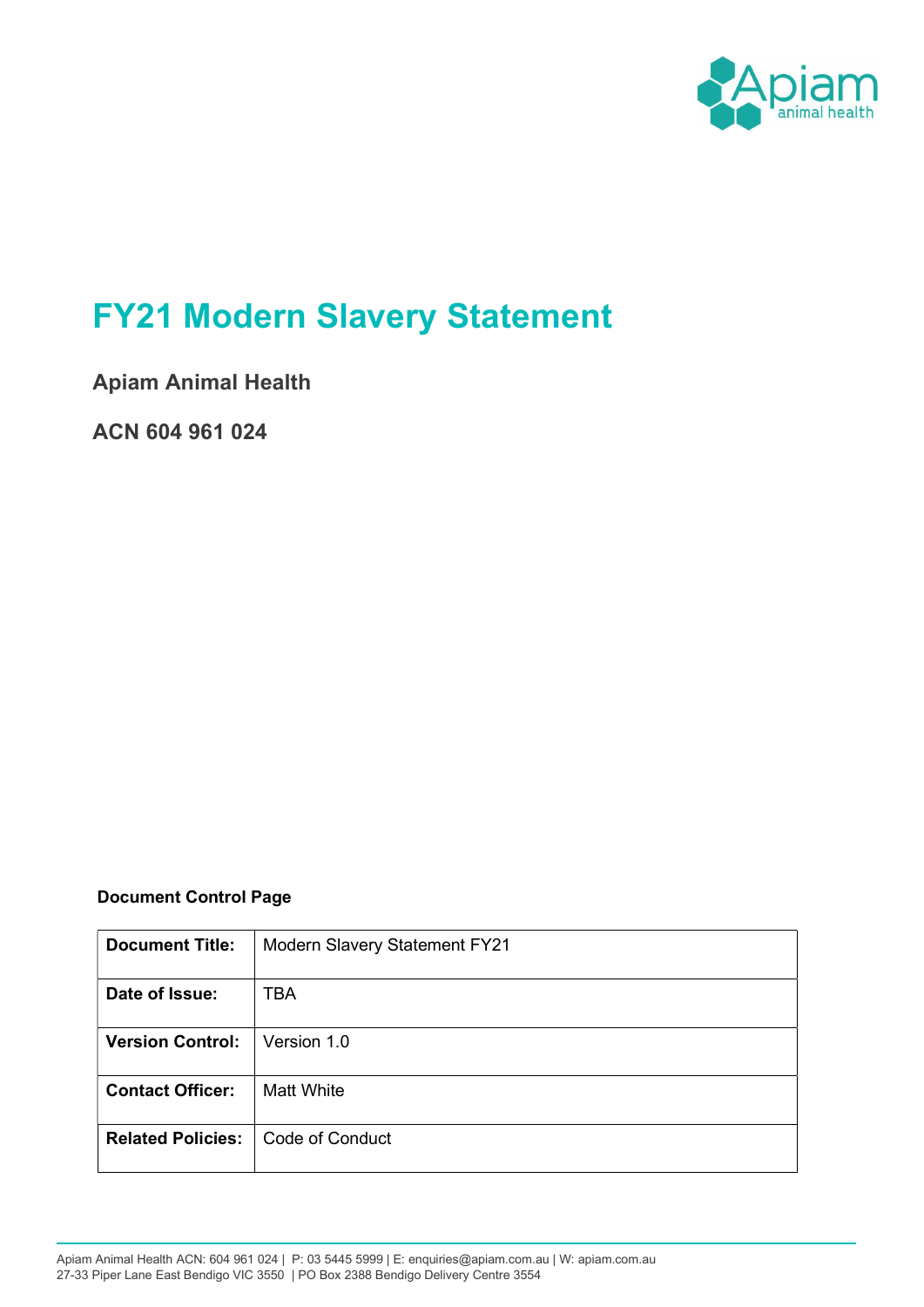### 1 Introduction

- 1.1 Apiam Animal Health Limited (Apiam) endeavours to conduct its activities in a manner that reflects its Vison, Mission and Values through its Code of Conduct and other operating policies and guidelines – which includes being a good corporate citizen, dealing fairly in business, behaving ethically, upholding human rights, supporting a safe and healthy workplace, doing business in an environmentally responsible manner, and complying with applicable law. Apiam is committed to ensuring that its suppliers reflect our values and beliefs by conducting business in ways that are consistent with Apiam's applicable policies and practices.
- 1.2 In line with Apiam's broader risk appetite and risk management framework, Apiam has a zero-tolerance approach towards practices that directly or indirectly contribute towards any forms of modern slavery.

### 2 Apiam business

- 2.1 Apiam is a vertically integrated animal health business, operating over 69 sites and combining the talent of 831 staff, providing a range of products and services to support the health and well-being of production and companion animals and other animal species. Apiam's business includes:
- 2.2 veterinary production services, which includes animal production and mixed animal veterinary practices, with expertise across the pig, dairy, feedlot, sheep, poultry, equine, and companion animal sectors;
- 2.3 genetic services, including experience in the areas of artificial breeding, livestock identification systems and various computer software packages;
- 2.4 testing laboratories, focused on veterinary diagnostics and feed manufacturing testing, including veterinary pathology services, biological testing of food products, environmental testing and custom-made veterinary vaccines;
- 2.5 warehouse, logistics and e-commerce, strategically located warehouses across Australia for storage and transportation of temperature sensitive and scheduled products, sold through the veterinary practices or online e-commerce portals.

### 3 Supply Chain

- 3.1 The Apiam supply chain is physically managed by its warehouse, logistics and ecommerce division – Country Vet Wholesaling – which is supported and assisted by the Apiam corporate office. This allows for industry-leading oversight, relationship management and efficiency through the Apiam supply chain as all departments within the business purchase through Country Vet Wholesaling.
- 3.2 Products purchased through the Apiam supply chain include mainly highly sophisticated veterinary medicines, veterinary surgery consumables, chemical feed additives, and other ancillary products required for veterinary services.
- 3.3 Vendors for these products are generally Australian companies, or Australian subsidiaries of large multinational companies. Very little direct importing from foreign vendors is undertaken by Apiam.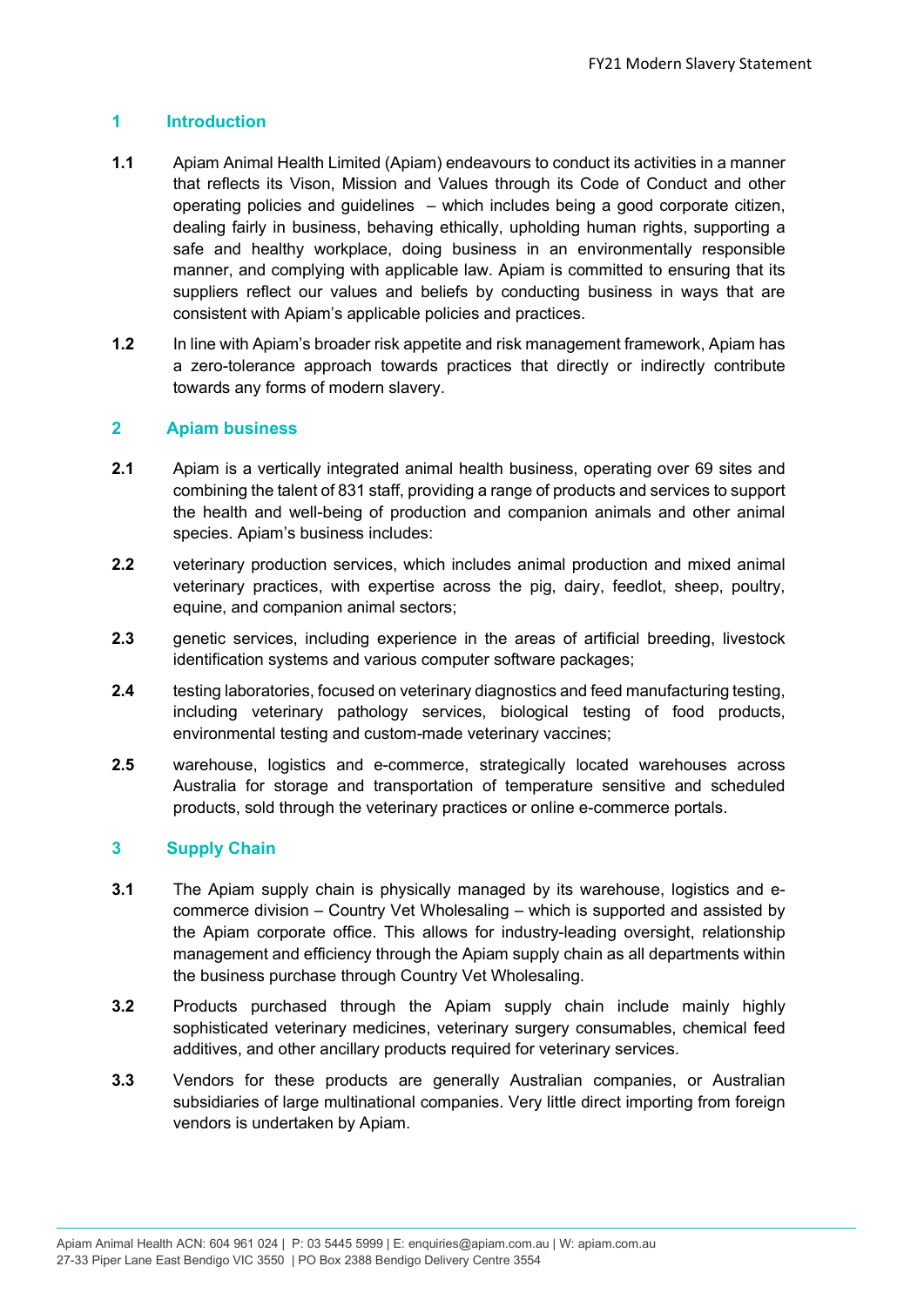### 4 Supply Chain Risks

- 4.1 Apiam has policies which require suppliers to acknowledge that they comply with the terms of the anti-slavery legislation. Apiam has a zero tolerance for all forms of modern slavery and this is communicated to all suppliers, contractors and business partners at the outset of the business relationship.
- 4.2 Apiam has identified there may be potential risk of modern slavery practices by overseas suppliers with third party supplier factories in geographical locations which focus on minimising production costs.
- 4.3 With respect to the operations of businesses that Apiam controls and operates, Apiam ensures that all businesses comply with the laws of the Australian jurisdiction within which they operate, and therefore any modern slavery practices do not exist within the businesses controlled by Apiam.

### 5 Addressing Supply Chain Risks

- 5.1 Apiam has a robust corporate governance framework with the company's board ultimately overseeing and responsible for the Apiam's broader commitment to human rights through various codes of conduct, the orders and risk committee, including Apiam's zero tolerance approach to modern slavery.
- 5.2 Underpinning this framework other various company policies relevant to modern slavery, which include the published code of conduct, whistleblower policy, diversity policy, plus others being considered.
- 5.3 Apiam's executive leadership team collectively have responsibility for development and implementation of Apiam's broader human rights program, including modern slavery. Through the CEO, the executive leadership reports to the audit and risk committee, which in turn reports to the Apiam board.
- 5.4 Apiam is committed to provide its employees with a safe workplace and seeks to address any health and safety issues that may arise quickly and efficiently. Apiam is also committed to only hire persons who have no legal impediment precluding them from being employed, and ensuring they have the proper authority to be hired legally with the appropriate working visa or approval.
- 5.5 Apiam has several processes in place to address potential modern slavery risks from overseas sourced goods:
	- i. Certain product suppliers are evaluated for the risks of human trafficking, through supplier interaction, market intelligence and general industry knowledge;
	- ii. in some cases, some suppliers may be required to certify that they are complying with laws relating to modern slavery;
	- iii. requiring certain suppliers to adhere to all applicable laws relating to labour, environmental, health/safety and ethics;
	- iv. reviewing modern slavery statements from businesses large enough to report to also ensure suppliers are proactive in addressing the requirements of the modern slavery act;
	- v. update suppliers and trade agreements to incorporate commitments the suppliers only source goods ethically and from 3<sup>rd</sup> parties where modern slavery is not practised, including ensuring the ability to terminate the supplier relationship if Apiam suspects any risk of modern slavery practices;
	- vi. train and build awareness and capacity of key staff in procurement roles to ensure they understand the risk of modern slavery practices, and that they